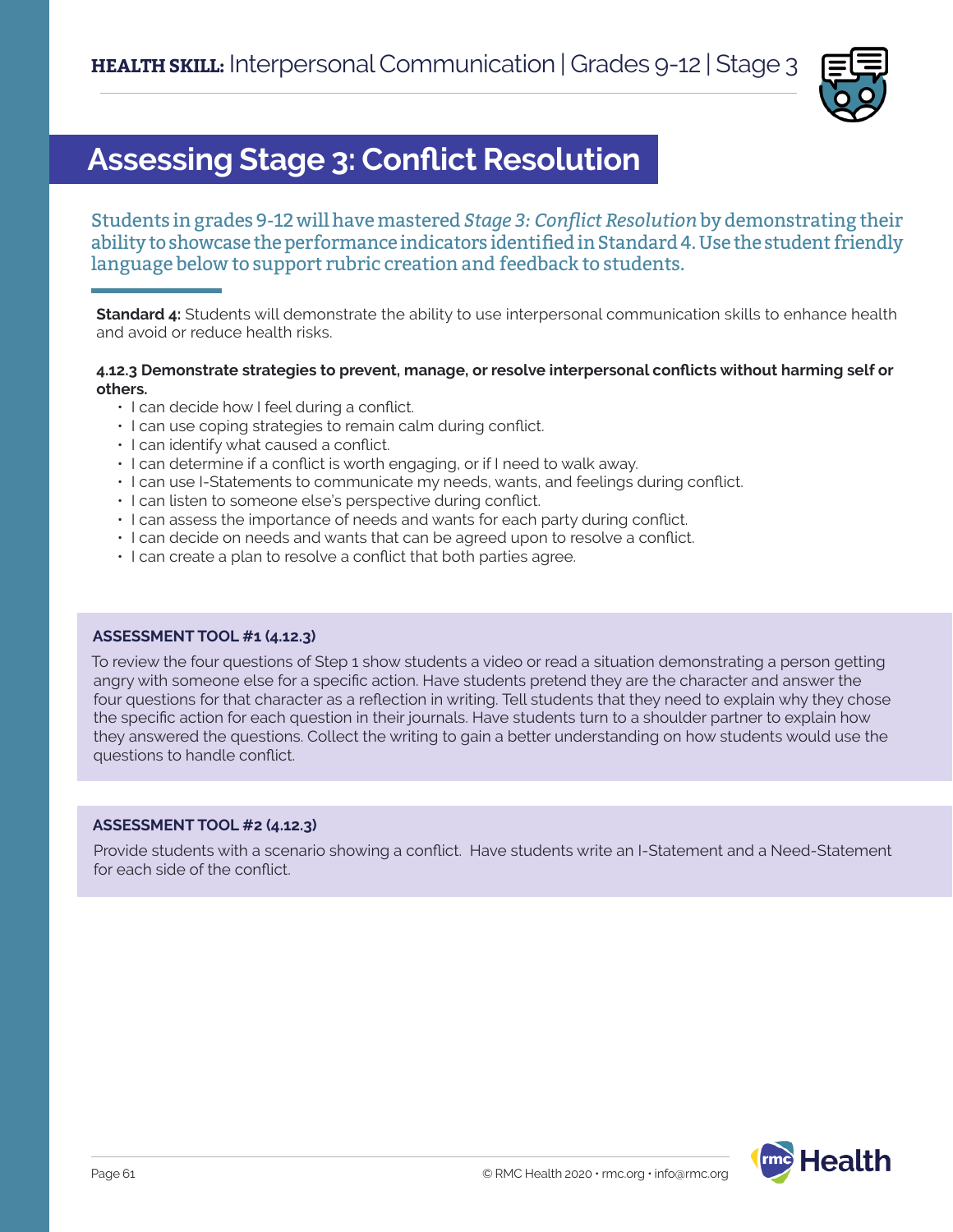

### **ASSESSMENT TOOL #3 (4.12.3)**

Give students a worksheet with a flow chart outlining the steps for conflict resolution with appropriate questions:

- 1. Acknowledge the Conflict:
	- Why am I upset?
		- What is the problem?
		- Am I safe?
		- Am I calm?
		- Is this conflict necessary?
- 2. Explain Perspectives:
	- $\cdot$  I feel  $\frac{1}{2}$  when you  $\frac{1}{2}$  because  $\frac{1}{2}$ .
	- I need \_\_\_\_\_\_\_\_\_.
	- I hear you feel \_\_\_\_\_\_.
	- You need me to \_\_\_\_\_\_\_\_.
- 3. Make a Compromise:
	- Do all parties feel heard?
	- What was my contribution to this conflict?
	- What do we want in the future? (Be specific)
	- Can we move forward?
- 4. Reflect:
	- How did I respond to this conflict?
	- Did I communicate my feelings and needs? Why or why not?
	- Did I listen to other perspectives effectively? Why or why not?
	- Was this conflict resolved? Why or why not?
	- What went well during the conflict resolution?
	- What could have gone better?
	- How can I personally do better the next time I face conflict?

Have students create their own scenario of a conflict that they have experiences or a fictional conflict. Students should use the flowchart to demonstrate how they could handle the conflict using new strategies.

Ask the following reflection questions:

- What aspect of conflict resolution do you think is most important?
- What do you think you will need to practice the most?
- How can you use this conflict resolution protocol in school?
- How can you use this conflict resolution protocol outside of school?

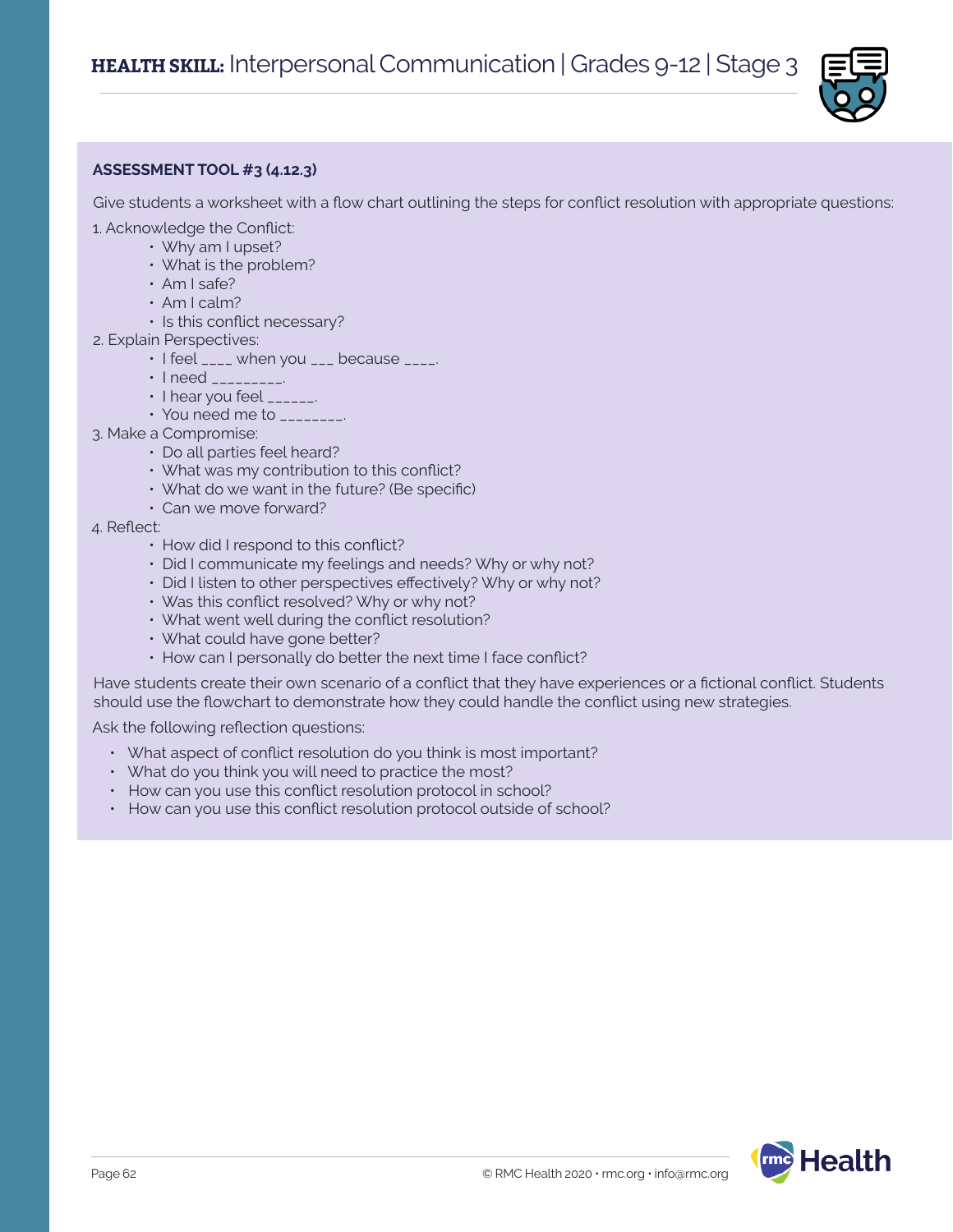

# **Content Area Connections**

Build content understanding through connections with other courses. Share suggestions with teachers to develop plans for content overlap and student language connections.

The use of effective conflict resolution skills helps to create a safe and welcoming classroom. When planning for partner or group work, use *Stage 3: Conflict Resolution* to reinforce healthy ways of communicating during conflict. Explicitly teaching students conflict resolution skills will ensure that students are set up for success and using common language.

Utilize content structures and topics in classrooms to reinforce student understanding and to support ongoing student development. *Stage 3: Conflict Resolution* can be used across content areas when students encounter conflict amongst their peers or with teachers. Remind students to use the their conflict resolution strategies to stay calm and come to a solution that honors both parties. For example, in Social Studies, students may disagree on how a project should be completed. Teachers can prompt students to use the steps in *Stage 3: Conflict Resolution* to address the issue and move forward in the work.

Reinforce the understanding that effective conflict resolution can help in all areas of life by exploring the following questions with students across contents. Add specific content information in place of the italicized words as necessary. These questions are meant to be used when students are experiencing conflict and struggling to move forward. These questions are a guide for independent reflection when students are challenged to understand how best to communicate their needs, wants, and feelings during conflict and reach a fair compromise.

- How are you feeling in *this moment*?
- Are you calm enough to address *this conflict*?
- Is *this conflict* worth engaging or should you walk away?
- What I-Statement could you use to express how you are feeling about *this*?
- What was the other person's/people's perspective for *this conflict*? Does this perspective make sense?
- What do you need to resolve *this conflict*?
- What does the other person/people need to resolve *this conflict*?
- What can each of you agree on to resolve *this conflict*? What can't you each agree on to resolve *this conflict*?
- What are agreed upon next steps to resolve *this conflict*?

### **VOCABULARY REINFORCEMENT:**

Utilize the vocabulary words below to reinforce student understanding and to showcase the ability to use words across content areas. For example, an entire grade-level team can decide to teach these words within the specific contexts of their classes to deepen understanding of vocabulary and language use.

*conflict, resolution, perspective, coping strategies, listen, needs, wants, feelings, compromise, fair, negotiate*